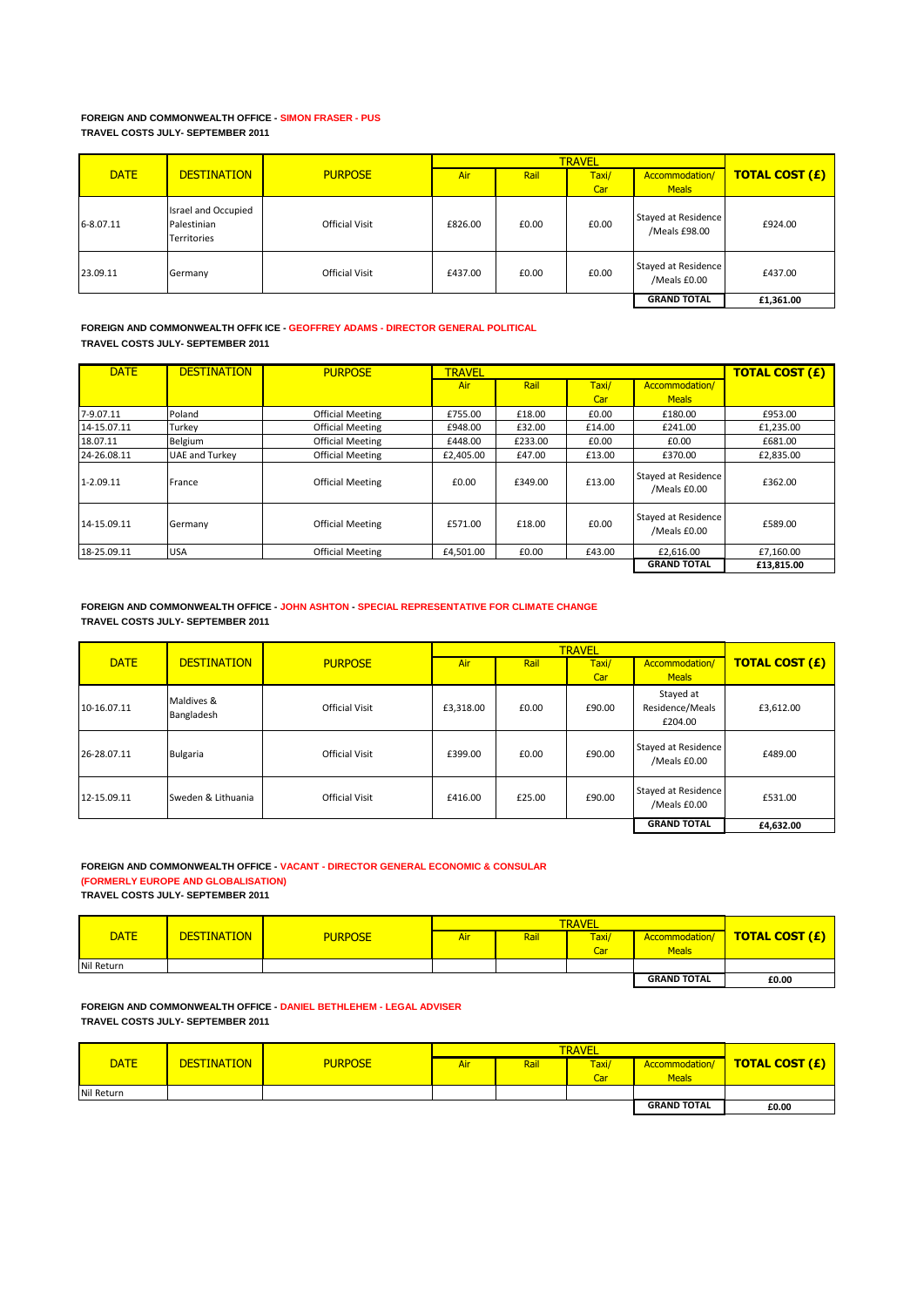# **FOREIGN AND COMMONWEALTH OFFICE - IAIN MACLEOD - LEGAL ADVISER TRAVEL COSTS JULY- SEPTEMBER 2011**

|             |                    |                |           | <b>TRAVEL</b> |       |                                     |                       |  |
|-------------|--------------------|----------------|-----------|---------------|-------|-------------------------------------|-----------------------|--|
| <b>DATE</b> | <b>DESTINATION</b> | <b>PURPOSE</b> | Air       | Rail          | Taxi/ | Accommodation/                      | <b>TOTAL COST (£)</b> |  |
|             |                    |                |           |               | Car   | <b>Meals</b>                        |                       |  |
| 18-21.07.11 | <b>USA</b>         | Official Visit | £1,145.00 | £0.00         | £0.00 | Stayed at Residence<br>/Meals £0.00 | £1,145.00             |  |
| 21-23.09.11 | France             | Official Visit | £0.00     | £336.00       | £0.00 | £281.00                             | £617.00               |  |
|             |                    |                |           |               |       | <b>GRAND TOTAL</b>                  | £1,762.00             |  |

# **FOREIGN AND COMMONWEALTH OFFICE - MATTHEW RYCROFT - CHIEF OPERATING OFFICER TRAVEL COSTS JULY- SEPTEMBER 2011**

|                |                    |                            |           |         | <b>TRAVEL</b> |                    |                       |
|----------------|--------------------|----------------------------|-----------|---------|---------------|--------------------|-----------------------|
| <b>DATE</b>    | <b>DESTINATION</b> | <b>PURPOSE</b>             | Air       | Rail    | Taxi/         | Accommodation/     | <b>TOTAL COST (£)</b> |
|                |                    |                            |           |         | Car           | <b>Meals</b>       |                       |
| 5.07.11        | London             | <b>Official Engagement</b> | £0.00     | £0.00   | £9.00         | £0.00              | £9.00                 |
| 5.07.11        | London             | <b>Official Engagement</b> | £0.00     | £0.00   | £18.00        | £0.00              | £18.00                |
|                |                    |                            |           |         |               | Stayed at          |                       |
| 25.07-29.07.11 | China              | <b>Official Visit</b>      | £3,978.00 | £37.00  | £0.00         | Residences / Meals | £4,015.00             |
|                |                    |                            |           |         |               | £0.00              |                       |
| 29.07.11       | London             | <b>Official Meetings</b>   | £0.00     | £20.00  | £0.00         | £0.00              | £20.00                |
| 17.08.11       | Spain              | <b>Official Visit</b>      | £239.00   | £0.00   | £92.00        | £0.00              | £331.00               |
| 9.09.11        | London             | Official Meeting           | £0.00     | £0.00   | £6.00         | £0.00              | £6.00                 |
| 9.09.11        | London             | Official Meeting           | £0.00     | £0.00   | £6.00         | £0.00              | £6.00                 |
| 13.09.11       | London             | <b>Official Visit</b>      | £0.00     | £18.00  | £0.00         | £0.00              | £18.00                |
|                |                    |                            |           |         |               | Stayed at          |                       |
| 13-15.09.11    | <b>USA</b>         | <b>Official Visit</b>      | £1,535.00 | £104.00 | £111.00       | Residences / Meals | £1,750.00             |
|                |                    |                            |           |         |               | £0.00              |                       |
|                |                    |                            |           |         |               | <b>GRAND TOTAL</b> | £6,173.00             |

# **FOREIGN AND COMMONWEALTH OFFICE - DAVID CLARY - CHIEF SCIENTIFIC ADVISER TRAVEL COSTS JULY- SEPTEMBER 2011**

|               |                            |                       |           | <b>TRAVEL</b> |       |                    |                       |  |
|---------------|----------------------------|-----------------------|-----------|---------------|-------|--------------------|-----------------------|--|
| <b>DATE</b>   | <b>DESTINATION</b>         | <b>PURPOSE</b>        | Air       | Rail          | Taxi/ | Accommodation/     | <b>TOTAL COST (£)</b> |  |
|               |                            |                       |           |               | Car   | <b>Meals</b>       |                       |  |
| 25.07.11      | Orpington                  | <b>Official Visit</b> | £0.00     | £52.00        | £0.00 | £0.00              | £52.00                |  |
| 18.08.11      | Farnborough                | <b>Official Visit</b> | £0.00     | £49.00        | £0.00 | £0.00              | £49.00                |  |
| 30.08-6.09.11 | Singapore and Hong<br>Kong | <b>Official Visit</b> | £4.227.00 | £0.00         | £0.00 | £0.00              | £4,227.00             |  |
| 23.09.11      | France                     | <b>Official Visit</b> | £0.00     | £187.00       | £0.00 | £0.00              | £187.00               |  |
| 25-28.09.11   | India, Turkey              | <b>Official Visit</b> | £3,378.00 | £0.00         | £0.00 | £230.00            | £3,608.00             |  |
|               |                            |                       |           |               |       | <b>GRAND TOTAL</b> | £8,123.00             |  |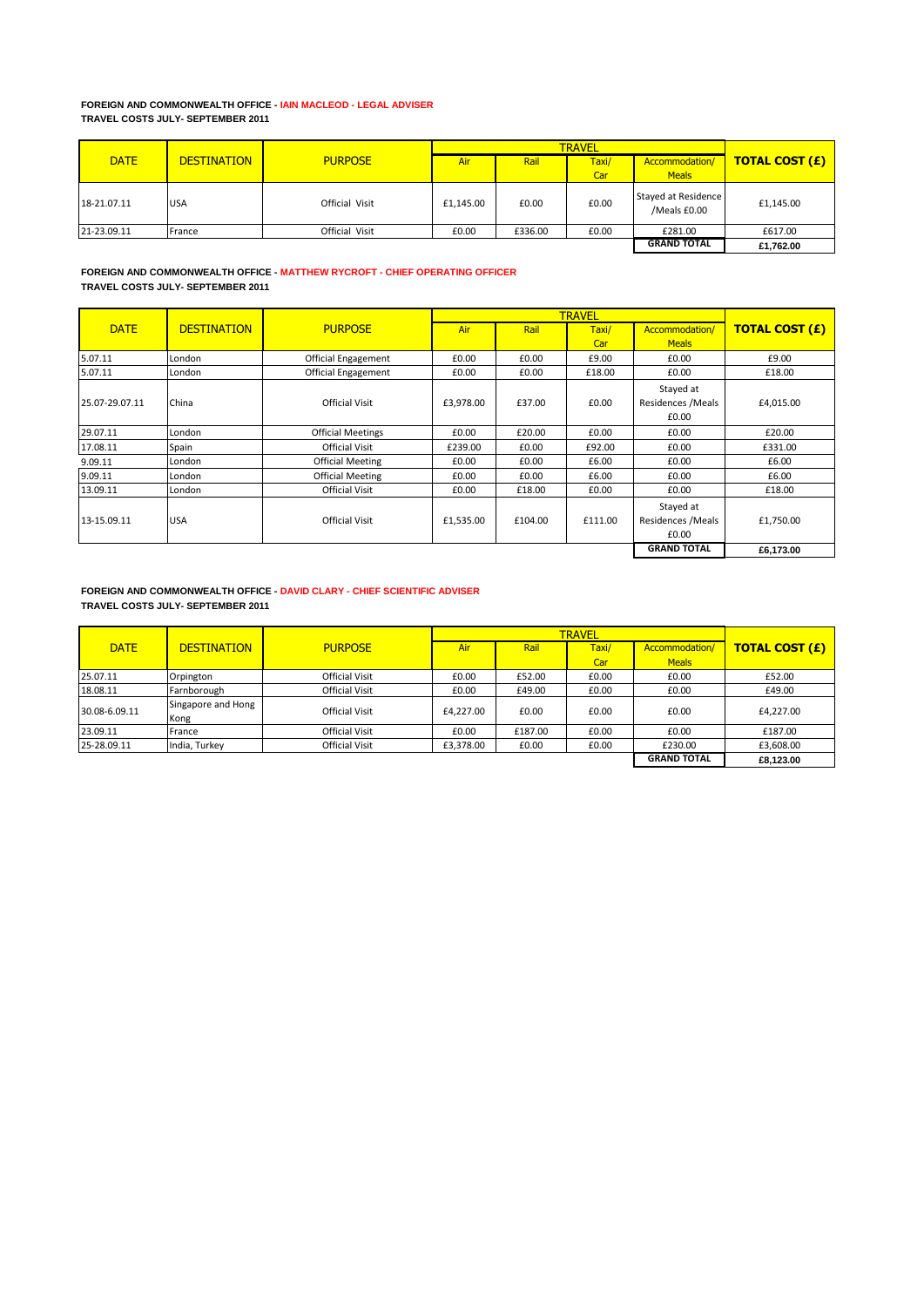### **FOREIGN AND COMMONWEALTH OFFICE - ROBERT HANNIGAN - DIRECTOR GENERAL DEFENCE AND INTELLIGENCE TRAVEL COSTS JULY - SEPTEMBER 2011**

|               |                    |                          |           |         | <b>TRAVEL</b> |                                            |                       |
|---------------|--------------------|--------------------------|-----------|---------|---------------|--------------------------------------------|-----------------------|
| <b>DATE</b>   | <b>DESTINATION</b> | <b>PURPOSE</b>           | Air       | Rail    | Taxi/         | Accommodation/                             | <b>TOTAL COST (£)</b> |
|               |                    |                          |           |         | Car           | <b>Meals</b>                               |                       |
| 30.06-1.07.11 | France             | <b>Official Meeting</b>  | £0.00     | £323.00 | £46.00        | Stayed at Residence<br>/Meals £0.00        | £369.00               |
| 21-24.08.11   | India              | <b>Official Meetings</b> | £3,558.00 | £0.00   | £85.00        | Stayed at Residence<br>/Meals £0.00        | £3,643.00             |
| 13-15.09.11   | South Africa       | <b>Official Meetings</b> | £2,465.00 | £18.00  | £0.00         | Officially<br>Accommodated/Me<br>als £0.00 | £2,483.00             |
| 21-24.09.11   | <b>USA</b>         | <b>Official Meeting</b>  | £2,514.00 | £0.00   | £14.00        | £246.00                                    | £2,774.00             |
|               |                    |                          |           |         |               | <b>GRAND TOTAL</b>                         | £9,269.00             |

# **FOREIGN AND COMMONWEALTH OFFICE - RUDY MARKHAM - NON EXECUTIVE TRAVEL COSTS JULY- SEPTEMBER 2011**

| <b>DATE</b> | <b>DESTINATION</b> | <b>PURPOSE</b> | <b>Air</b> | Rail | <b>Taxi/</b> | Accommodation/     | <b>TOTAL COST (£)</b> |
|-------------|--------------------|----------------|------------|------|--------------|--------------------|-----------------------|
|             |                    |                |            |      | Car          | <b>Meals</b>       |                       |
| Nil Return  |                    |                |            |      |              |                    |                       |
|             |                    |                |            |      |              | <b>GRAND TOTAL</b> | £0.00                 |

**FOREIGN AND COMMONWEALTH OFFICE - SUSAN LE JEUNE AND MENNA RAWLINGS - DIRECTOR HUMAN RESOURCES TRAVEL COSTS JULY- SEPTEMBER 2011**

| <b>DATE</b> | <b>DESTINATION</b> | <b>PURPOSE</b>                         | Air       | Rail  | Taxi/ | Accommodation/     | <b>TOTAL COST (£)</b> |
|-------------|--------------------|----------------------------------------|-----------|-------|-------|--------------------|-----------------------|
|             |                    |                                        |           |       | Car   | Meals              |                       |
| 25-27.09.11 | <b>USA</b>         | Menna Rawlings - Official Visit        | £2.870.00 | £0.00 | £0.00 | £503.00            | £3,373.00             |
| 23-27.09.11 | <b>USA</b>         | <b>Susan Le Jeune - Official Visit</b> | £2.870.00 | £0.00 | £0.00 | £483.00            | £3,353.00             |
|             |                    |                                        |           |       |       | <b>GRAND TOTAL</b> | £6.726.00             |

### **FOREIGN AND COMMONWEALTH OFFICE - ALISON CURRIE - DIRECTOR FINANCE TRAVEL COSTS JULY- SEPTEMBER 2011**

|             |                    |                       |         | <b>TRAVEL</b> |         |                                      |                       |  |
|-------------|--------------------|-----------------------|---------|---------------|---------|--------------------------------------|-----------------------|--|
| <b>DATE</b> | <b>DESTINATION</b> | <b>PURPOSE</b>        | Air     | Rail          | Taxi/   | Accommodation/                       | <b>TOTAL COST (£)</b> |  |
|             |                    |                       |         |               | Car     | <b>Meals</b>                         |                       |  |
| 21-22.07.11 | Austria            | <b>Official Visit</b> | £570.00 | £0.00         | £140.00 | Stayed at Residence<br>/Meals £48.00 | £758.00               |  |
| 11-12.08.11 | Denmark            | <b>Official Visit</b> | £156.00 | £0.00         | £140.00 | Stayed at Residence<br>/Meals £49.00 | £345.00               |  |
|             |                    |                       |         |               |         | <b>GRAND TOTAL</b>                   | £1,103.00             |  |